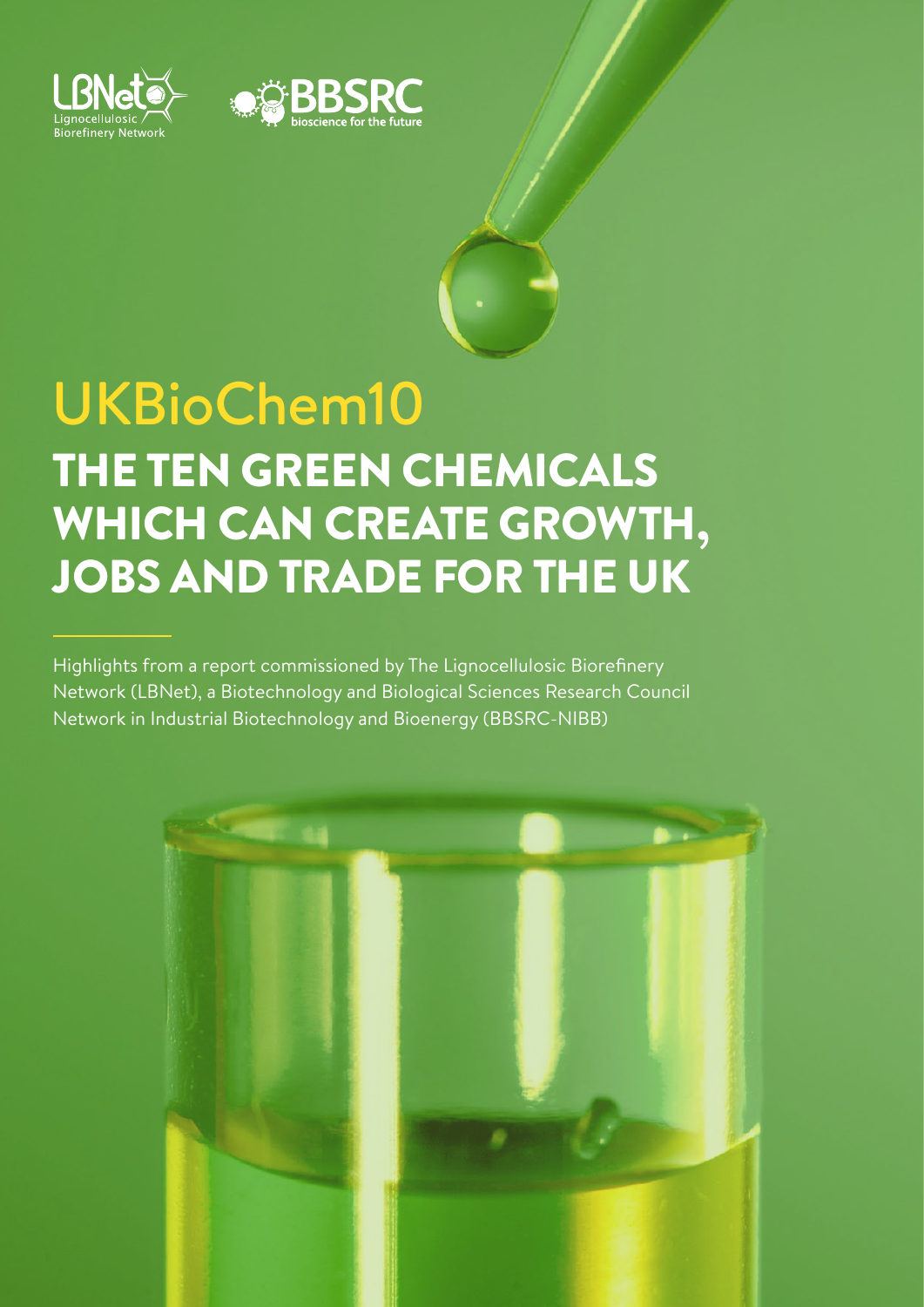## **CONTENTS**

|                                                        | $\overline{\phantom{a}}$ |
|--------------------------------------------------------|--------------------------|
| The innovators making the top ten a commercial reality | 6                        |
|                                                        |                          |
| How to deliver value from the UK's early lead          | 12                       |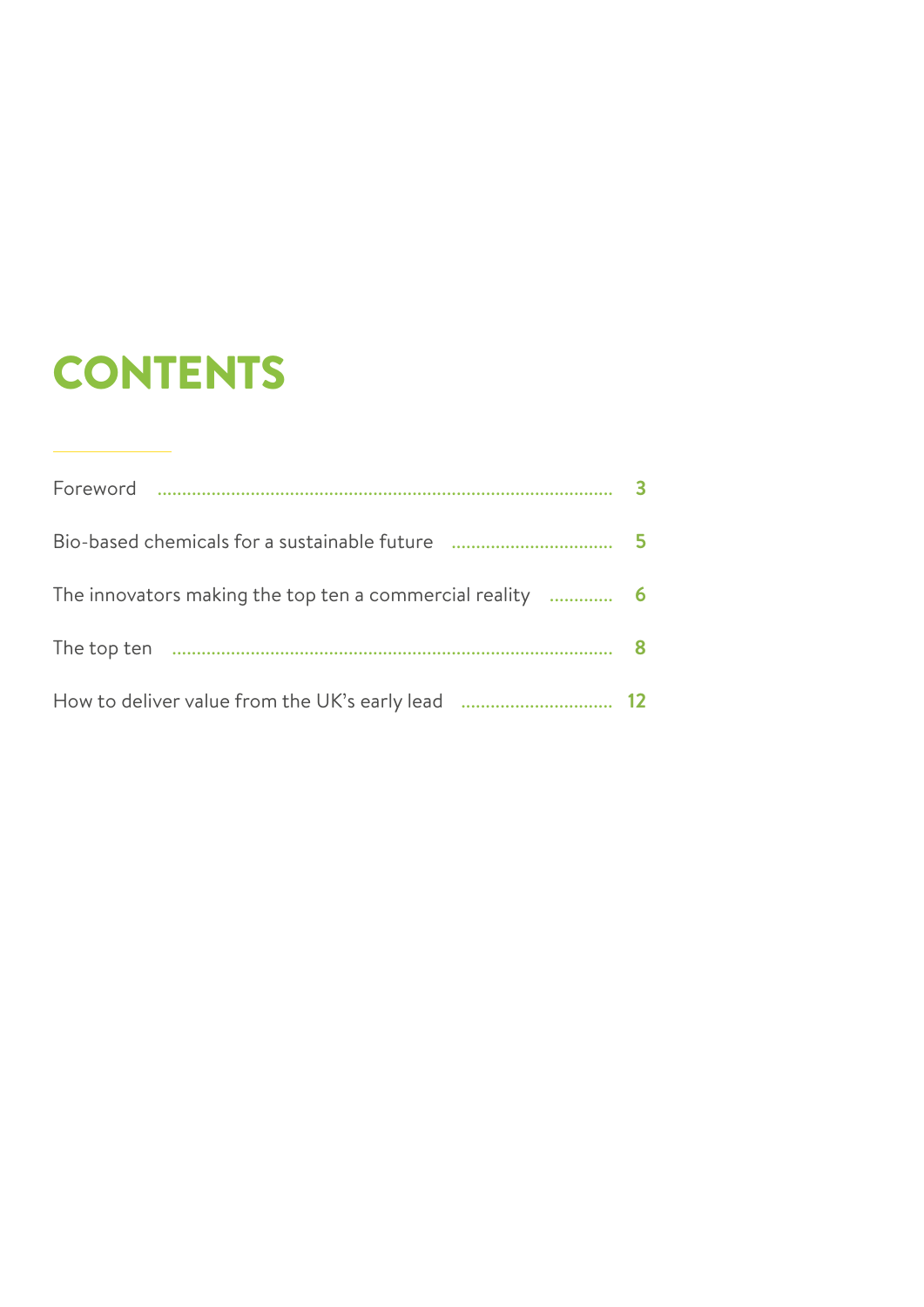### FOREWORD

Simon McQueen-Mason, LBNet Network Director

Bio-based chemicals – chemicals produced from plants rather than crude oil – represent a dynamic area of innovation in the UK, one that can create growth, trade, investment, and jobs.

Global trends towards sustainability, reduced emissions and landfill avoidance are driving demand for greener products. At the same time, innovators are disrupting the traditional chemicals industry by developing bio-based chemicals which can replace and improve upon oil-based ones.

The UK is already ahead of the game in this disruptive industry. We have world leading research in bio-based chemicals in our universities, startups and corporate R&D. With the right support, we are well positioned to become a leading global bio-based chemicals player in this new sector. Without it, our R&D will probably be commercialised elsewhere.

The UK once had the world's leading chemicals industry, and even now, the industry employs 105,000 people and generates a gross added value of £9bn per year.

Like many industries, chemicals is ripe for disruption, driven by a global move away from using fossil-based carbon reserves. Bio-based chemicals offer the UK the chance to reclaim its world leading position, building new industries out of old ones, creating new jobs, and attracting international investment from major chemical manufacturers and chemicalusing industries who want to access our capabilities.



At the same time, this industry will help address climate change and help us move away from an oil-based economy.

The chemicals industry relies on declining reserves of fossil fuels to make materials, many of which have harmful environmental impacts. The buyers of these chemicals – innovative manufacturers in clothing, automotive, aerospace, and packaging to name just a few – want new bio-based chemicals to replace oil-based ones. In some cases, this is about greening supply chains. In others, they want to develop products with new properties, such as biodegradable plastics.

The UK is well placed to benefit from this a growing global market for bio-based chemicals. We have leading biochemical R&D, relevant skills and infrastructure to build the industry, and established supply chains to chemical buyers at home and abroad.

But to ensure that we lead the disruption – rather than have our chemicals industry disrupted by other countries – we need to focus and play to our strengths.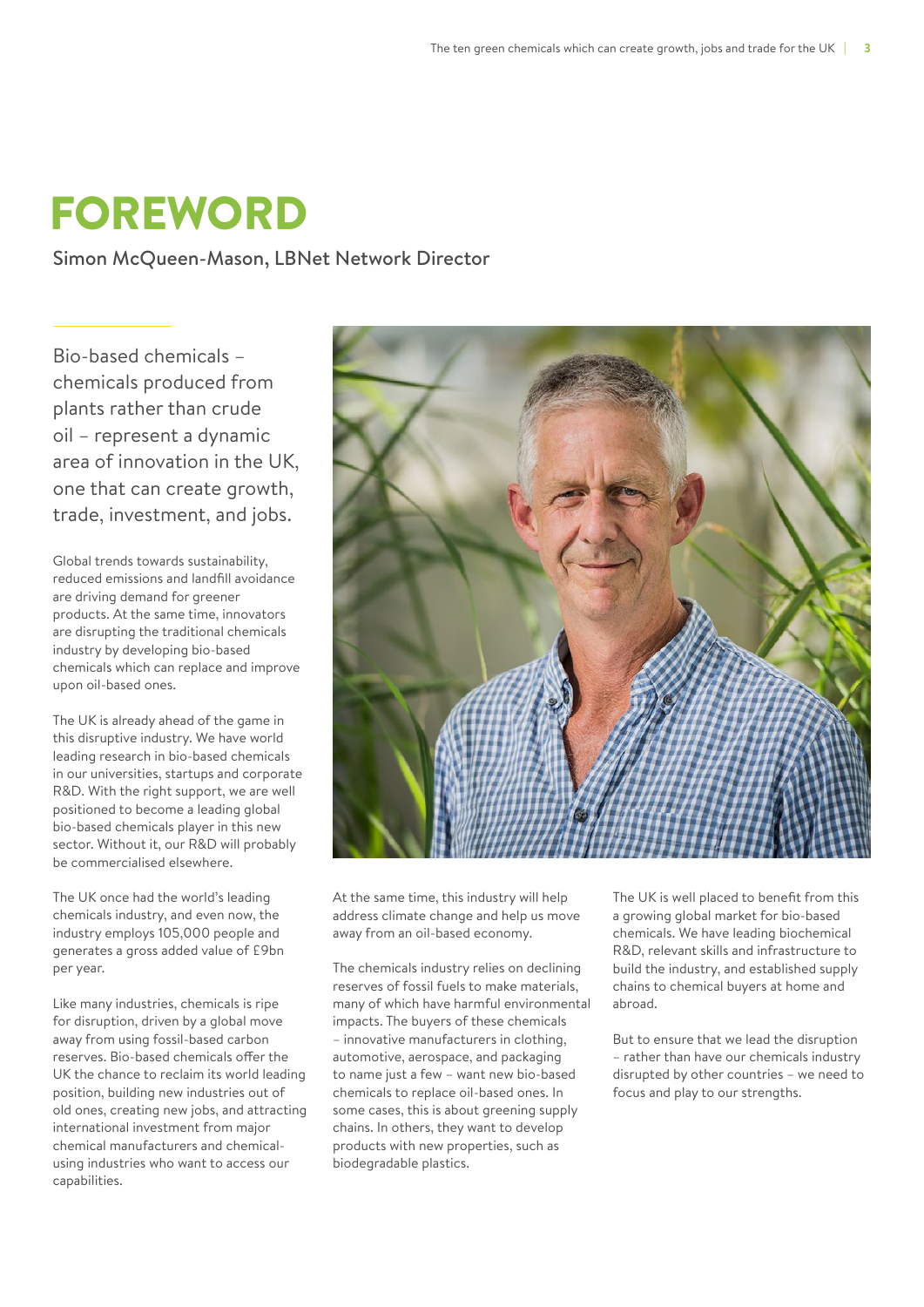This report identifies ten bio-based chemicals where the UK could focus resources for maximum impact. These all present a clear long-term business opportunity for the UK, driven by a real demand for sustainable chemicals, where the UK already has strong foundations, and where we have the business and research infrastructure to commercialise them. These ten bio-based chemicals are:

|    | LACTIC ACID: Used to make PolyLactic Acid (PLA), which can form<br>biodegradable plastics                                                                                                   |
|----|---------------------------------------------------------------------------------------------------------------------------------------------------------------------------------------------|
| 02 | 2,5-FURANDICARBOXYLIC ACID (FDCA): Can be used to make polymers<br>such as PEF, a stronger alternative to PET, which is a fibre used to make plastic<br>bottles, food packaging and carpets |
| 03 | LEVOGLUCOSENONE: A safer alternative to harmful solvents used in<br>pharmaceutical manufacturing, and also used in flavours and fragrances.                                                 |
| 04 | 5 HYDROXYMETHYL FURFURAL (HMF): A versatile chemical with potential<br>to replace chemicals used in plastics and polyesters, and for producing high<br>energy biofuel                       |
| 05 | MUCONIC ACID: Derivatives could replace non-sustainable chemicals used in<br>the production of PET and nylon fibres                                                                         |
| 06 | ITACONIC ACID: A replacement for petroleum-based acrylic acid, used to<br>make absorbent materials for nappies; and resins used in high-performance<br>marine and automotive components     |
| 07 | 1,3-BUTANEDIOL (1,3-BDO): A building block for many high value products<br>including pheromones, fragrances, insecticides, antibiotics and synthetic rubber                                 |
| 08 | <b>GLUCARIC ACID:</b> Prevents deposits of limescale and dirt on fabric or dishes,<br>providing a green replacement for phosphate-based detergents                                          |
| 09 | LEVULINIC ACID: Used in the production of environmentally friendly<br>herbicides, fruity flavour and fragrance ingredients, skin creams and degreasers                                      |
|    | N-BUTANOL: Used in a wide range of polymers and plastics, as a solvent in a<br>wide variety of chemical and textile processes and as a paint thinner                                        |

The approach draws on the concept of the hugely successful US report, *Top Value Added Chemicals from Biomas*s, which was instrumental in bringing a number of chemicals to market. By identifying the most promising bio-based chemical opportunities for the UK, we hope to spur similar support from industrialists, academics and policymakers, which will stimulate innovation and bring competitive advantage to the UK, whilst creating a sustainable future for our chemicals industry.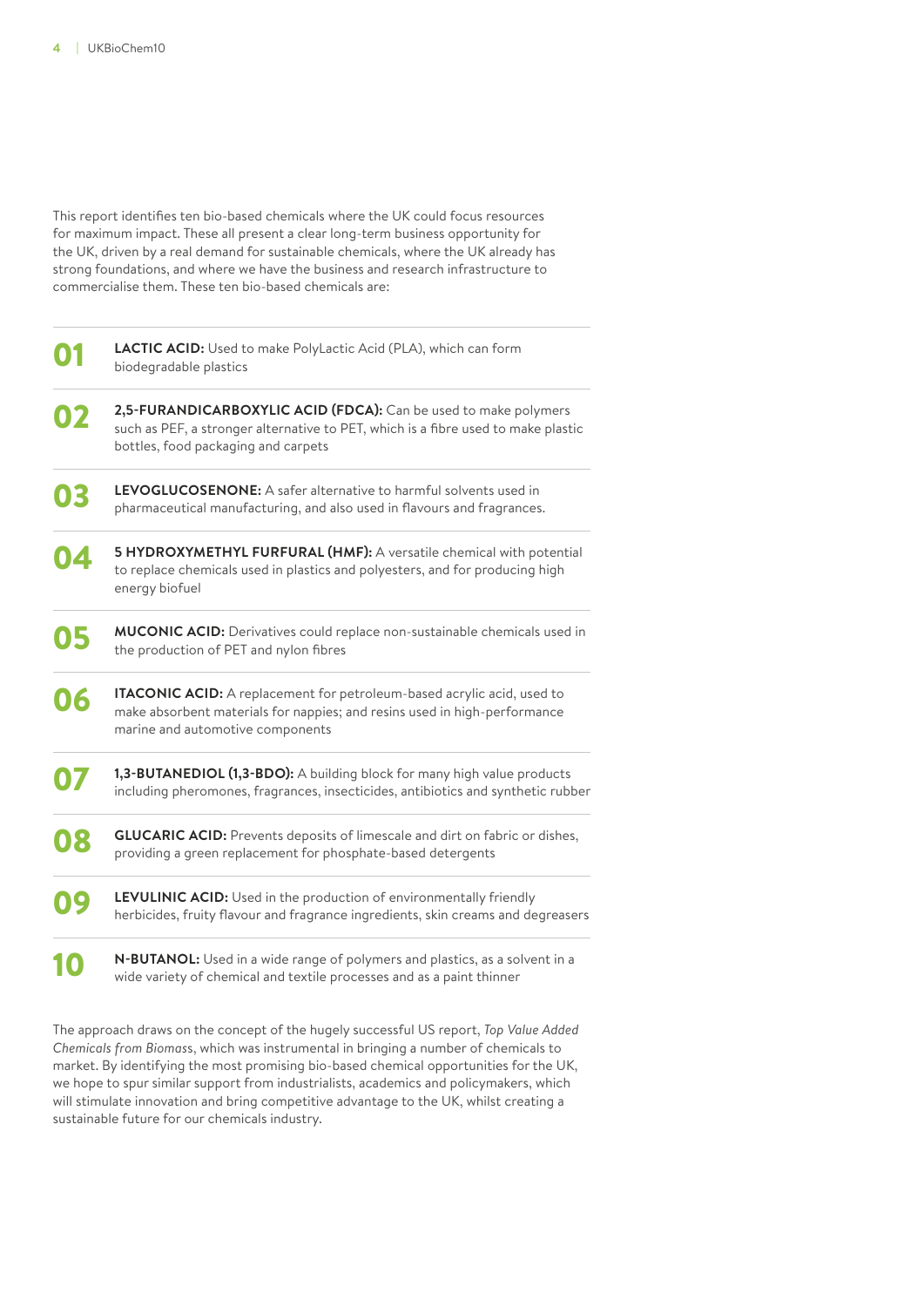### BIO-BASED CHEMICALS FOR A SUSTAINABLE FUTURE

What are they and why do we need them?

Bio-based chemicals are obtained from plant- or animal-based feedstocks, including sugar, starch, oils and fats, and biomass from crops and organic waste. They are chemicals derived from carbon which has been recently taken out of the air.

In contrast, the chemical industry has traditionally obtained chemicals from materials dug out of the ground, liberating carbon that was sequestered millions of years ago. Most polymers, plastics, textiles, pharmaceuticals and cosmetics are largely derived from oil and gas.

Manufacturing products requires many chemical steps to turn raw materials – traditionally oil or gas - into useful chemicals, combine them, and scale them up to a commercial product.

Many of the chemicals involved in industrial processes can be produced from bio-based sources in a low-carbon, sustainable way. The emerging bio-based chemical industry will be driven by the growing need of companies – pushed by customers and regulators – to use sustainably produced chemicals.

Just as oil underpinned the development of now ubiquitous plastics, textiles, pharmaceuticals and cosmetics in the last century, bio-based chemicals could drive new common and specialist products in the next century from plastic packaging, to face creams to new medicines. Investment and policy support now will allow the UK to be a leader in this important emerging field.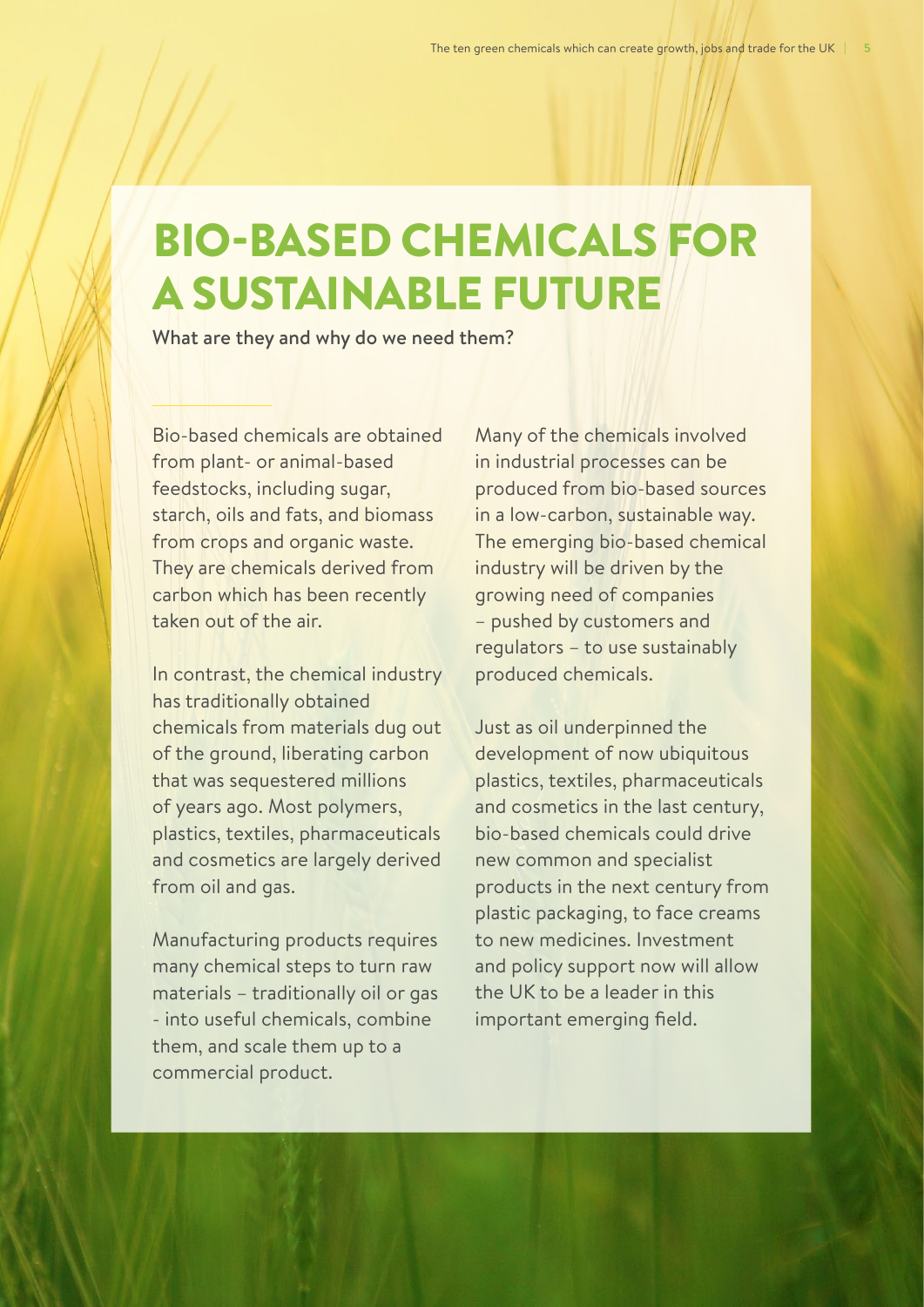## THE INNOVATORS MAKING THE TOP TEN A COMMERCIAL REALITY

### **ITACONIC ACID**

### **ITACONIX: UK SME CAPTURING MARKET SHARE**

Chester-based Itaconix designs and manufactures bio-based ingredients, derived from itaconic acid. These are sold to personal care, homecare and industrial manufacturers, to be used in laundry and dishwasher powders and haircare.

The chemicals give customers in the cosmetics industry a unique opportunity to grow market share amongst buyers who value sustainability. In some cases, they also offer advantages over the petroleumbased chemicals they replace, reducing manufacturing costs and creating new product functionality.

Itaconix has a patented process for producing various bio-based products from itaconic acid. It already makes sales where sustainability or specific functionality provide competitive advantage. They expect such sales to grow with the sustainability agenda, which is driving major consumer product companies, including Unilever, P&G and L'Oreal, to improve product performance whilst replacing traditional ingredients with sustainable alternatives.

CEO Kevin Matthews says:

*"The chemicals Itaconix seek to replace represent a multi-billion dollar market. But the challenge for bio-based chemicals is that we are competing with petrochemicals, an industry that has a century of development behind it.*

*Although in some areas we already come close to petrochemicals on cost, for now bio-based chemicals main selling point is sustainability and functionality. For the industry to really take off, we want to reach a point where bio-based chemicals also outperform petrochemicals on cost."*

*"I believe that is achievable in many cases, particularly for the chemicals highlighted in this report. Over time, oil prices will naturally rise, and biochemical production costs will go down."* 

*"This could happen a lot quicker if incentives were put in place to help offset the advantage of scale that the petrochemical industry has over us. These could include investment in UK science to develop costeffective ways to produce key chemicals and their derivativities, and to scale them up; and financial incentives for companies to build infrastructure, such as fermentation and processing plants."*





Learn more at **<http://itaconix.com>**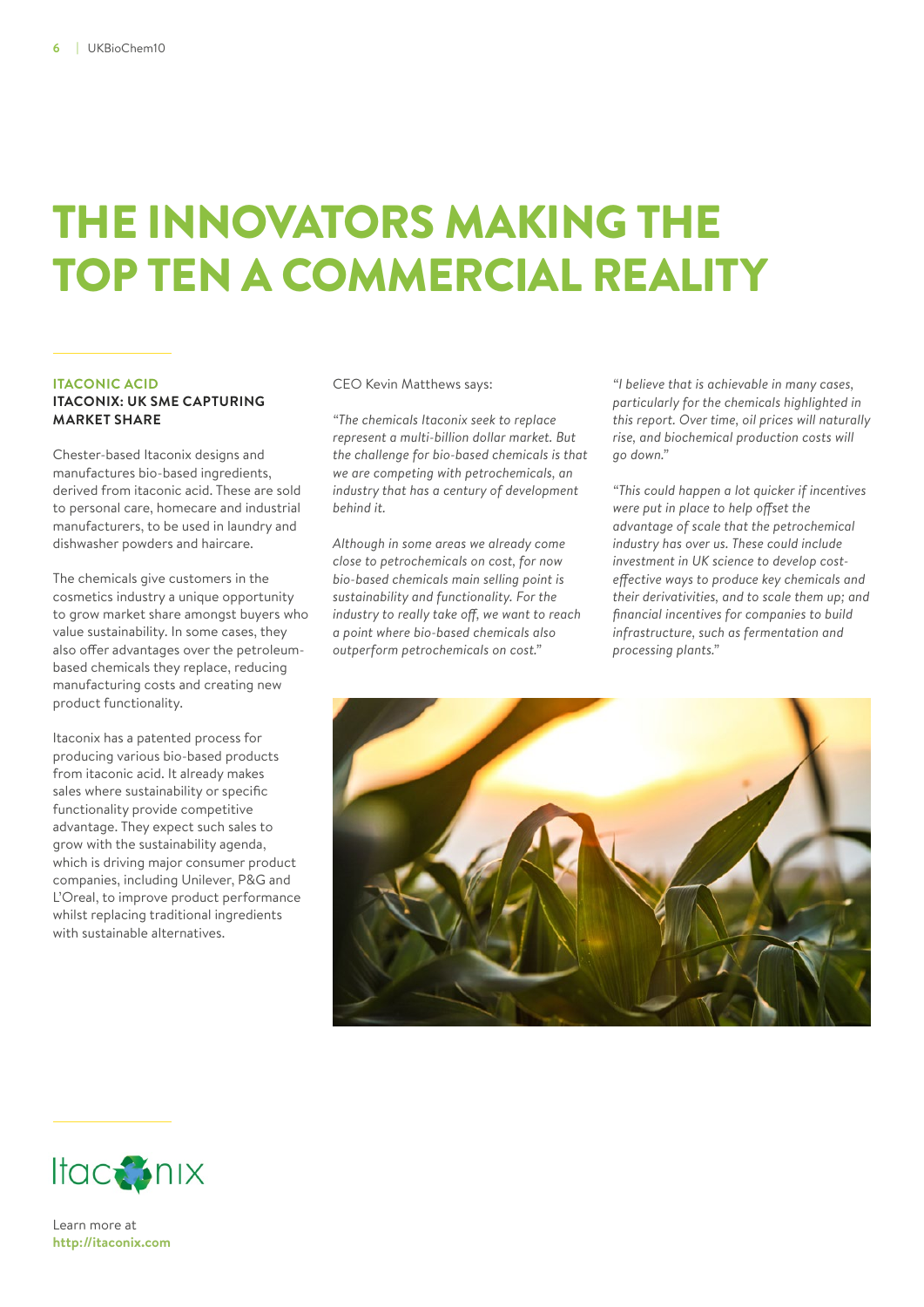#### **FDCA BIOME BIOPLASTICS: BIODEGRADABLE PLASTICS FROM SUGARS**

Biome Bioplastics is one of the UK's leading developers of natural plastics and aims to produce bioplastics that can ultimately replace oil-based polymers completely. In pursuit of this goal, the company is leading a significant R&D programme to source new organic chemicals for the manufacture of bioplastics that could significantly reduce costs, expand functionality and increase performance.

One avenue to achieving this has seen Biome Bioplastics work closely with academic partners to produce FDCA from natural sugars using enzymes in a bio-catalytic process. First, the bio-based chemical HMF is produced from a sugar dehydration process, then this is turned into FDCA by bio-oxidation. Finally, the FDCA is polymerised to produce a novel polyester co-polymer that are both biobased and biodegradable.

Having demonstrated this technology at kilogram quantities, Biome Bioplastics is now scaling elements of this process up to tonne scale. It is planned that these new polymers can be used to produce biodegradable food packaging, particularly flexible film.

Since plastics recycling is not always possible, biodegradable plastics will be critical in achieving the government's goal of zero avoidable plastic waste by 2042.



### **LEVOGLUCOSENONE CIRCA: INVESTING IN THE UK**

Circa is using waste wood to produce levoglucosenone, a building block chemical which can be converted into a diverse range of industrial products, ranging from solvents and crop protection to flavour enhancers.

Founded in 2006 in Australia, Circa has developed and patented a process to produce levoglucosenone. It has recently built pilot and demonstration plants to produce it in commercial scale quantities, and is beginning to see industrial uptake.

Circa were introduced to Professor James Clark, a global authority on Green Chemistry, at the University of York, who suggested levoglucosenone could be easily converted into an industrial solvent. The two embarked upon a collaborative project in York which invented Cyrene™, a solvent with uses in a wide range of manufacturing processes, water filtration, batteries, and even graffiti removal.

Based on the success of this engagement, Circa took the strategic decision to establish a presence in the UK and recruit locally. This allowed it to focus it commercialisation of Cyrene in York, where it had access to world leading expertise and collaborators. This also gives it access to the EU market, where a big demand for green solvents is anticipated as new regulations phase out many existing solvents which are harmful to health.

Fabien Deswarte, Business Development Manager at Circa, says: *"The UK is a very attractive place for companies developing biochemicals, and there is a strong incentive for international companies to invest in developing teams and facilities here. The academic expertise and opportunities for collaborations to advance biochemicals is world class. The UK government's focus on bringing together industry and academia means many academics have strong links to industry and can help make vital introductions. There is a whole system in place here which serves small innovative biochemicals companies like ours very well."*



Learn more at **<http://biomebioplastics.com>**



Learn more at **<http://www.circagroup.com.au>**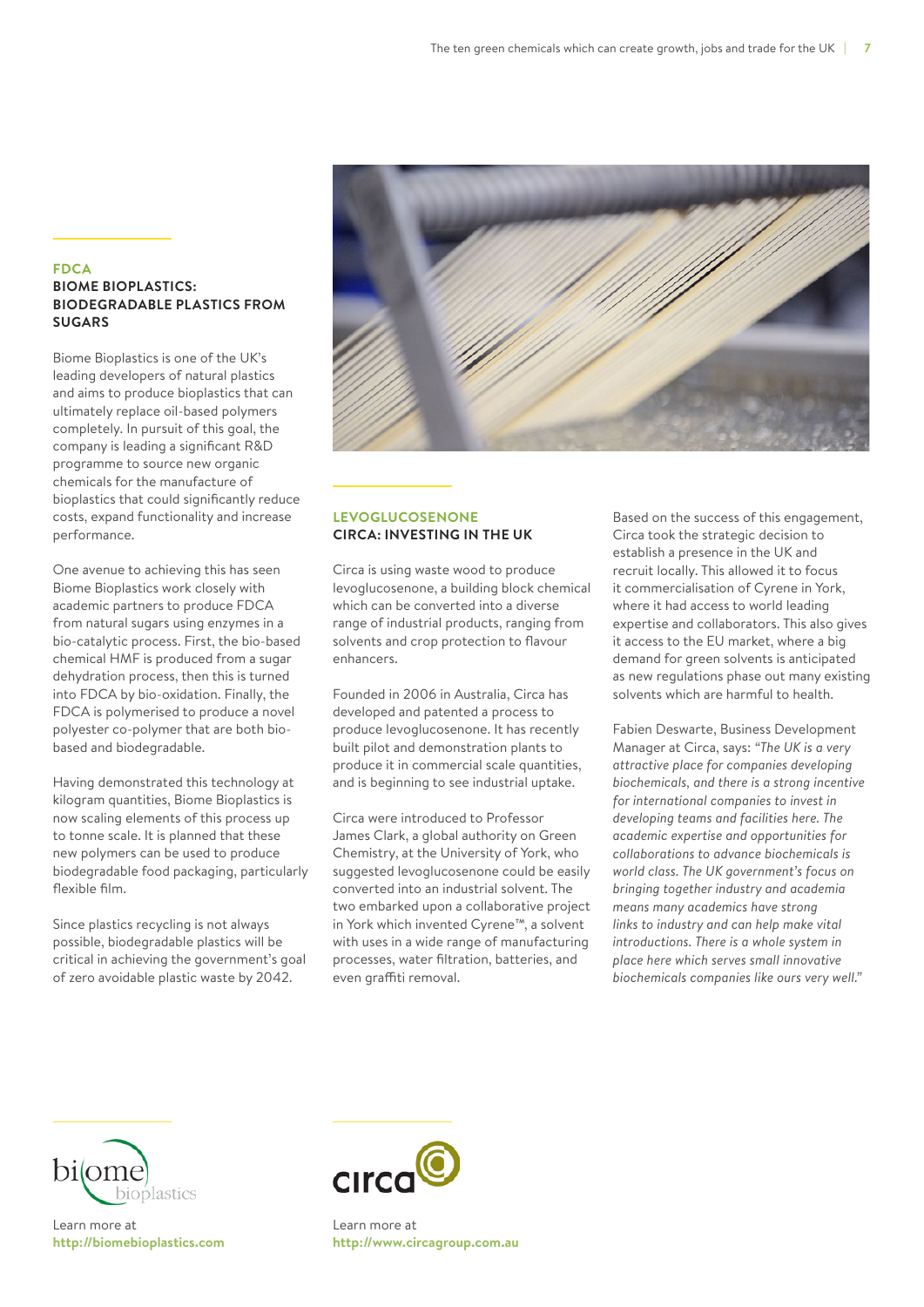### **01** THE TOP TEN

Through extensive consultation with industry, LBNet has identified 10 chemicals which the UK is in a strong position to develop and commercialise. These were agreed through multiple workshops with experts representing the chemicals industry, biotech startups, academia, government, biotechnology consultants and BBSRC.

The chosen bio-based chemicals were agreed based on: commercial viability, UK strengths to exploit (including research to date, skills, feedstock availability), functionality and sustainability.

The UK's strengths were considered. For example, the UK will struggle to compete with cheaper countries on large scale manufacturing, but its high skill levels present opportunities to manufacture high value biobased chemicals, to create large volume chemicals which can be licenced for production elsewhere, and to sell UK expertise and consultancy around the world.

Originally, 30 potential high value chemicals were identified by the December 2017 report '*UK Top Biobased Chemicals Opportunities*', from which a final list of ten were identified, and are presented here.



### **LACTIC ACID**

Lactic acid can be used in the production of biodegradable polyesters. These could replace many plastics used in packaging, automotive parts, and textile fibres, allowing products to biodegrade instead of going to landfill. The biodegradability also has high value applications in casing for medicines or medical screws which remain in the body after surgery.

Lactic acid also has uses in food flavouring, detergents and pharmaceutical production. Lactic acid can be produced by fermentation of sugar or starch.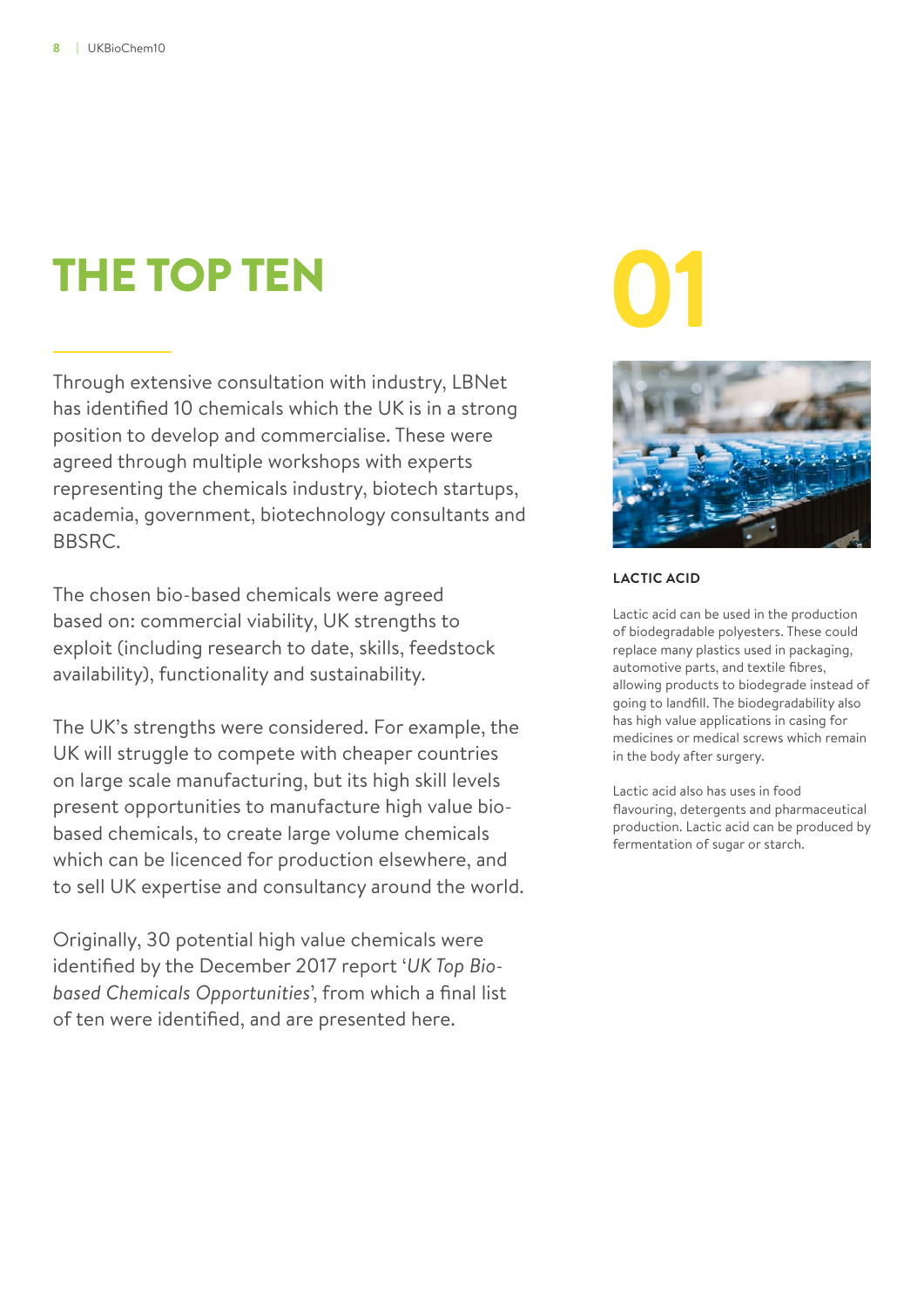

#### **2,5-FURANDICARBOXYLIC ACID (FDCA)**

FDCA, as a building block for PEF, can offer a sustainable alternative to PET, a non-biodegradable chemical widely used for plastic bottles and food packaging, as well as in carpets, electronic materials and automotive applications.

The UK has academic and commercial activities relating to producing FDCA and developing biodegradable plastics. Leading players include Biome Bioplastics, the Universities of Liverpool, Aston University, University of York, University of Manchester, and Imperial College London.

**02 03 04**



#### **LEVOGLUCOSENONE**

Levoglucosenone can be used as a safer and greener alternative to harmful solvents used in pharmaceutical manufacturing. Its derivatives can be used to create flavours and fragrances. It can also be used to create commodity chemicals used to add hardness and flexibility to polyesters.

It is a very high value ingredient obtained from cellulose. Few companies are developing levoglucosenone, and the UK is in a good position to commercialise production. Australian company Circa, which has developed a continuous process to make levoglucosenone from biorefinery waste, is investing in the UK to take advantage of our leading research capabilities.



#### **5 HYDROXYMETHYL FURFURAL (HMF)**

HMF is a versatile chemical which can be converted into many useful compounds which could replace oil-derived polymers, whilst improving durability of products. One such compound (2,5-furandicarboxylic acid) could replace chemicals used in plastics and polyesters. Another (DMF), holds potential as a high energy content biofuel. Others have applications in elastomer, adhesive and coating applications.

Few companies are currently working on HMF globally. The UK has strong research capabilities in HMF, particularly at Imperial College London and the University of Liverpool, and could easily take the global lead.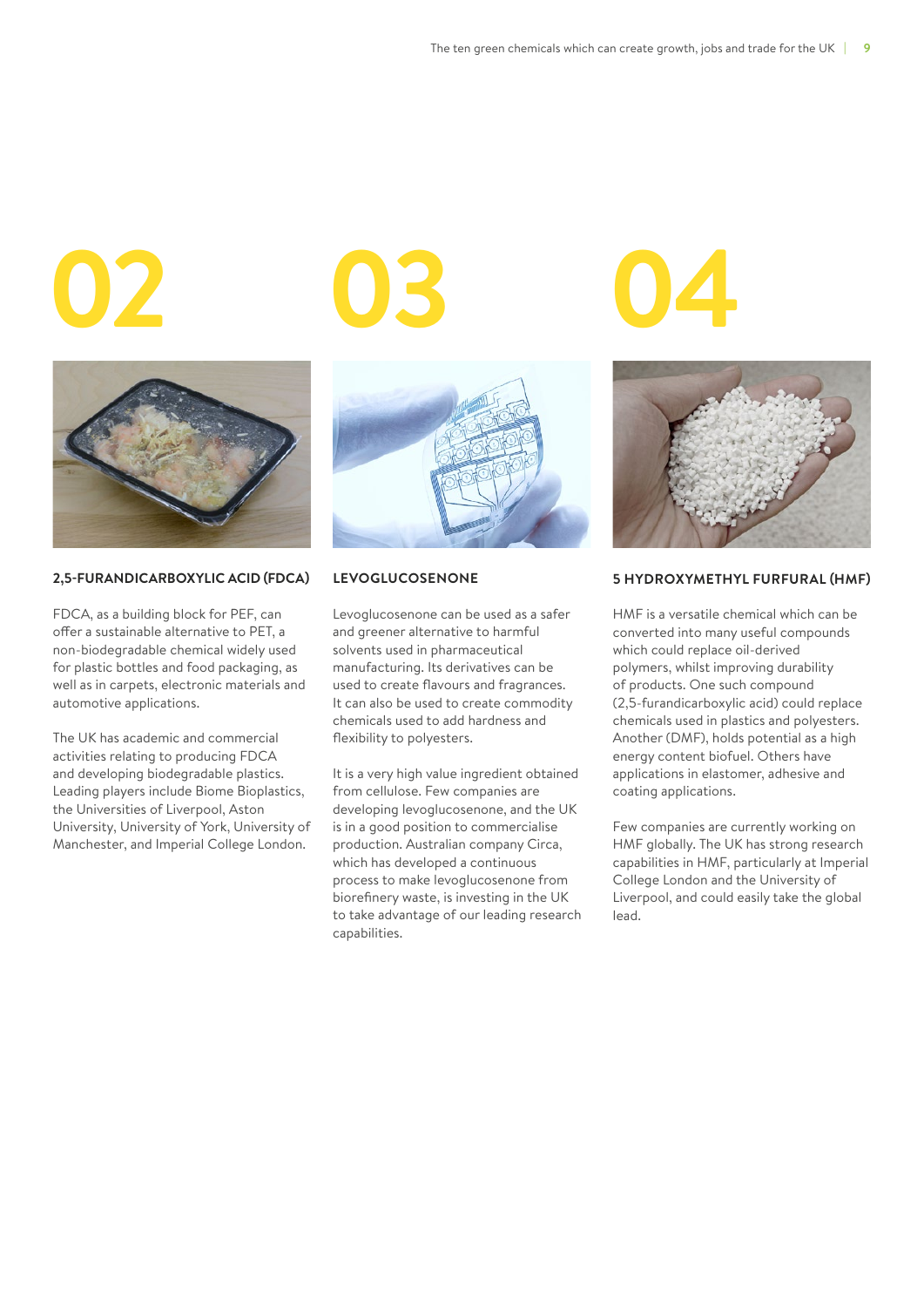

### **MUCONIC ACID**

Muconic acid can be converted to a variety of chemicals and polymers (e.g. caprolactam, terephthalic acid and adipic acid) which could replace non-sustainable benzene and cyclohexane currently used in the production of PET and nylon fibres. These derivatives represent a market of more than US\$22 billion, driven partly by growing global demand for nylon in textiles, carpets, and automotive.

Deinove, Myriant, and Amyris have been pursuing bio-based production of muconic acid and conversion to adiptic acid, with many processes demonstrated at lab scale. Well established synthetic biology and polymer science capabilities in UK universities and industry put the UK in a strong position for muconic acid technology development.





#### **ITACONIC ACID**

Itaconic acid could replace petroleumbased acrylic acid: used in the production of superabsorbent polymers (SAP), which are used to make nappies and personal care products; and unsaturated polyester resins (UPR), used in pipes, gratings and high-performance marine and automotive components.

Its current market is small, but it has potential to tap into a market in excess of £10 billion. UK based Itaconix is one of the leading companies in the development of bio-based polymers from itaconic acid, whilst pioneering R&D work is being carried out at the universities of Nottingham and York. Although several large companies are developing itaconic acid, the technology is at an early stage, leaving room for other innovators to capture share of a growing market.



#### **1,3-BUTANEDIOL (1,3-BDO)**

1,3-Butanediol (1,3-BDO) is a building block for high value products such as: pheromones, fragrances, insecticides, antibiotics. Conversion to chemicals used in synthetic rubber and specialist resins could open huge market opportunities, with growth expected to be at least 2% per year in the near term. There is growing interest in developing a fermentation route for this chiral chemical in the specific R-form and one that can compete with the relatively high cost of the petrochemical equivalent.

The UK has strong academic expertise and good supply chains for production and sale of 1,3-BDO. UK based CHAIN Biotechnology has developed and patented a Clostridium based technology for fermentation of sugars to produce (R) 1,3-BDO, and plans to develop manufacturing capacity in the UK to serve a growing demand for (R) 1,3-BDO in a ketone ester nutritional product.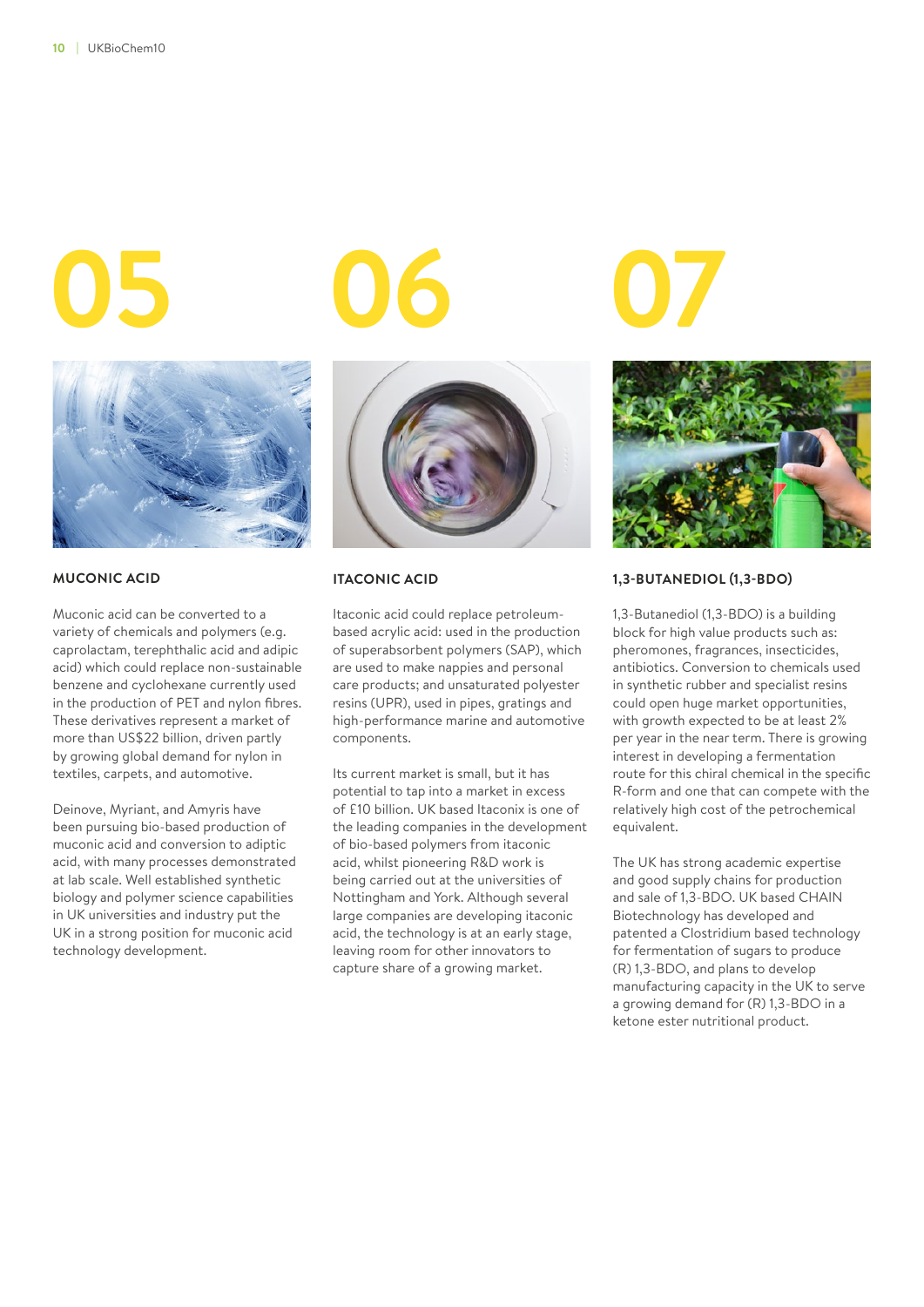

#### **GLUCARIC ACID**

Glucaric acid has many potential applications, both as a building block and in end products. The most important is in detergents, where it prevents deposits of limescale and dirt on fabric or dishes. It could replace phosphate based detergent chemicals, over 4.5 million tonnes of which are sold annually, which are being phased out due to environmental concerns.

Other applications include food ingredients, concrete plasticizers, and corrosion inhibitors. Glucaric acid can be converted into adipic acid which can be used to produce nylon and similar products, potentially accessing a multibillion pound market.

Glucaric acid can be produced from glucose, but technology has not been scaled to industrial volumes. Several companies are looking into improving production including Rennovia, Johnson Matthey (a UK catalysis powerhouse), Rivertop Renewables and Cargill.





#### **LEVULINIC ACID**

Levulinic acid can be reacted with other chemicals to produce multiple useful products. These include environmentally friendly herbicides, fruity flavour and fragrance ingredients, a replacement for oil-derived plasticisers (which promote plasticity in synthetic materials), a highly safe solvent for chemical processes, an aid to formulating skin creams, a degreasing chemical, and for diagnosis and treatment of cancer (using photodynamic therapy).

Levulinic acid can be produced from starch or certain sugars. The global market is relatively small, anticipated to reach \$19.65 million revenue by 2020. It is attracting interest from chemical companies as a green solvent. Although early days, it is believed there are a number of high value applications which will be tapped by further R&D, which could also be an opportunity for new applications and new players to enter this space.

Biofine, DSM, Segetis, GFBiochemicals are involved in bio-based developments of levulinic acid technology and GFBiochemicals started commercial production of levulinic acid in Italy. Aston University is researching levulinic acid.



#### **N-BUTANOL**

n-Butanol is used in a wide range of polymers and plastics, and as a solvent in a wide variety of chemical and textile processes. n-Butanol can be produced by fermentation of carbohydrates using Clostridia bacteria. UK based Green Biologics has developed an advanced fermentation process for n-butanol and acetone. Today the company maintains a research base in the UK and operates a commercial fermentation plant in Minnesota, US targeting a range of performance-based markets and applications. For example Green Biologics first "own branded" product is Greenflame™, is a superior naturally formulated lighter fluid that gives cleanburning performance.

The n-butanol market is large, estimated at about 3 million tonnes per year, and likely to grow significantly due to increasing demand for specialty coatings, personal care, food, pharma, nutraceuticals, consumer fuels, and plastics. The UK has a strong academic base and several companies with expertise in the butanol fermentation and is therefore well positioned to take the lead in further development and commercialisation.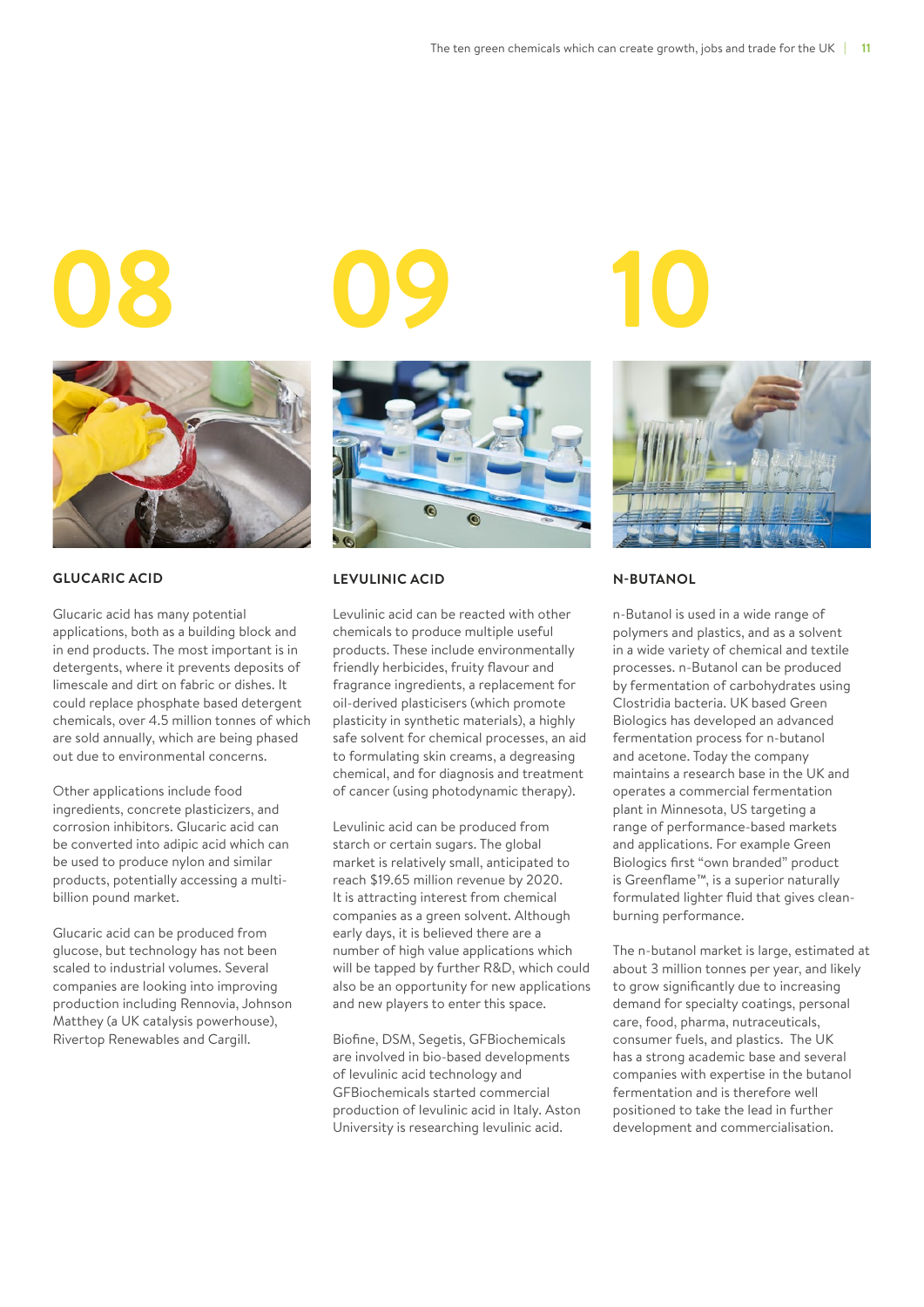## HOW TO DELIVER VALUE FROM THE UK'S EARLY LEAD

For now, most of the UK's activities are early stage. Moving from research and lab-scale tests to commercial products is an area where the UK traditionally falls down. To ensure we harness this opportunity, we urge government and business to take the following steps:



**FOCUS:** This list has been compiled by experts to represent the gold standard in opportunities for the UK's chemical industry. It should be seen as the starting point for focusing resources on exploiting value from these specific bio-based chemicals. Investing in these areas will lead to direct short-term advantage, whilst creating the infrastructure and networks to allow other early stage chemicals to develop successfully.



**INCREASED SUPPORT FOR ACADEMIC-BUSINESS COLLABORATIONS:** Good partnerships and interactions between SMEs and universities are developing in the UK's bio-based sector, and these are critical in moving chemicals from the lab into manufacturing processes. Existing networks which facilitate these relationships should continue to be supported by government, industry and academia,

particularly through BBSRC and EPSRC.



**SUPPORT UK SCIENCE CAPABILITY:** Research funding focussed on developing cost-effective ways to produce these chemicals and their derivativities, and on ways to scale them up to commercial products, will underpin viable commercial models.



**BUILD UK SCALE UP AND TESTING CAPABILITIES:** UK companies need technology testing and scale up services, and open access piloting and demonstration facilities. Technology advances in feedstock pretreatment and the supply of low cost renewable sugars will also be an important enabler for the development of bio-based chemicals. There needs to be further investment in developing easy to access test and scale up facilities for researchers and startups.



**INCENTIVISE USE OF BIO-BASED MATERIALS:** Policy support should incentivise the development and use of bio-based chemicals to accelerate market uptake. For example, policy could incentivise use of degradable materials or consumer plastics applications. In January 2017 France mandated use of compostable materials for single-use supermarket bags and food packaging, leading to growth in its biomaterials industry. The UK should investigate and implement similar policies designed to promote the bio-based chemicals listed in this report.

Such investment and support for the bio-based chemicals sector would contribute to the sustainable growth of the UK's chemical industry and potentially generate significant value to the UK economy. Growth of the UK's chemical industry by a few percentage points could generate hundreds of millions of pounds in gross added value and thousands of jobs.